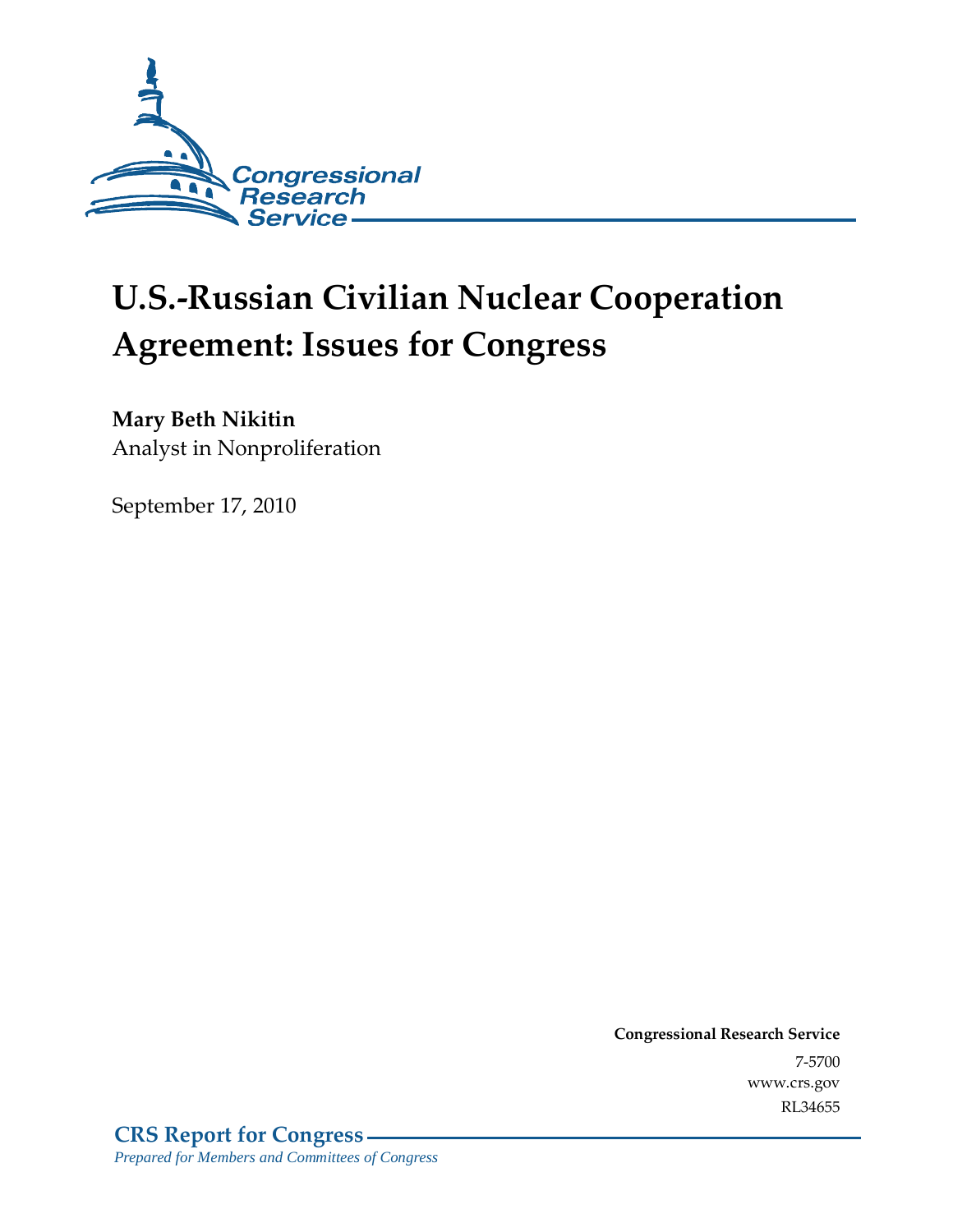## **Summary**

The United States and Russia signed a civilian nuclear cooperation agreement on May 6, 2008. President Bush submitted the agreement to Congress on May 13. The agreement was withdrawn from congressional consideration by President George W. Bush on September 8, 2008, in response to Russia's military actions in Georgia. President Obama transmitted the proposed text of the agreement to Congress on May 10, 2010, along with the required Nuclear Proliferation Assessment (NPAS) and his determination that the agreement promotes U.S. national security. Congress has 30 days of continuous session for consultations with the Administration, followed by an additional 60 days of continuous session to review the agreement. If not opposed by a joint resolution of disapproval or other legislation, then the agreement will be considered approved at the end of this time period.

This report discusses key policy issues related to the agreement, including future nuclear energy cooperation with Russia, U.S.-Russian bilateral relations, nonproliferation cooperation, and Russian policies toward Iran. These issues were also relevant to the debate when the agreement was being considered in the  $110<sup>th</sup>$  Congress.

This report will be updated as events warrant.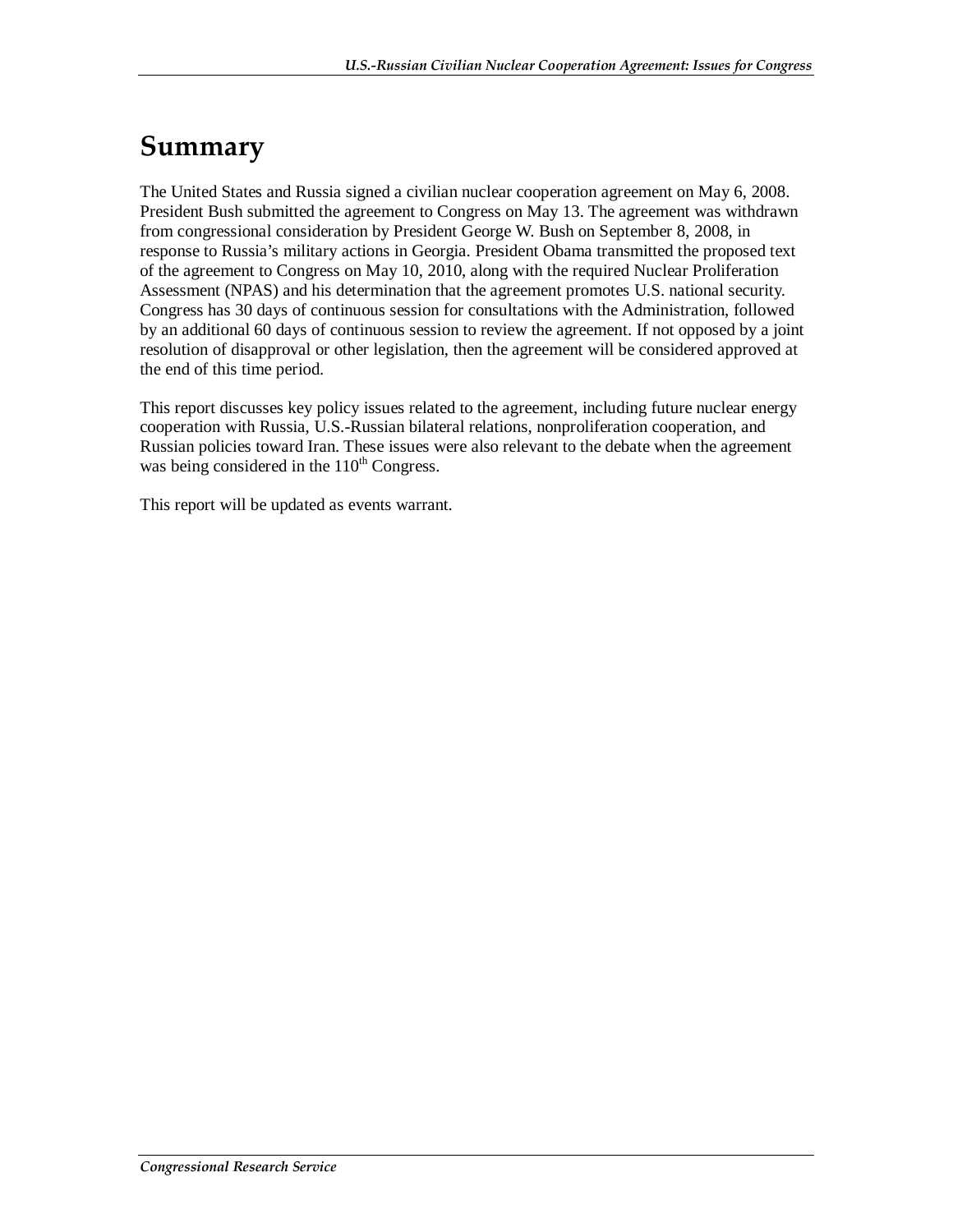## Contents

### Contacts

|--|--|--|--|--|--|--|--|--|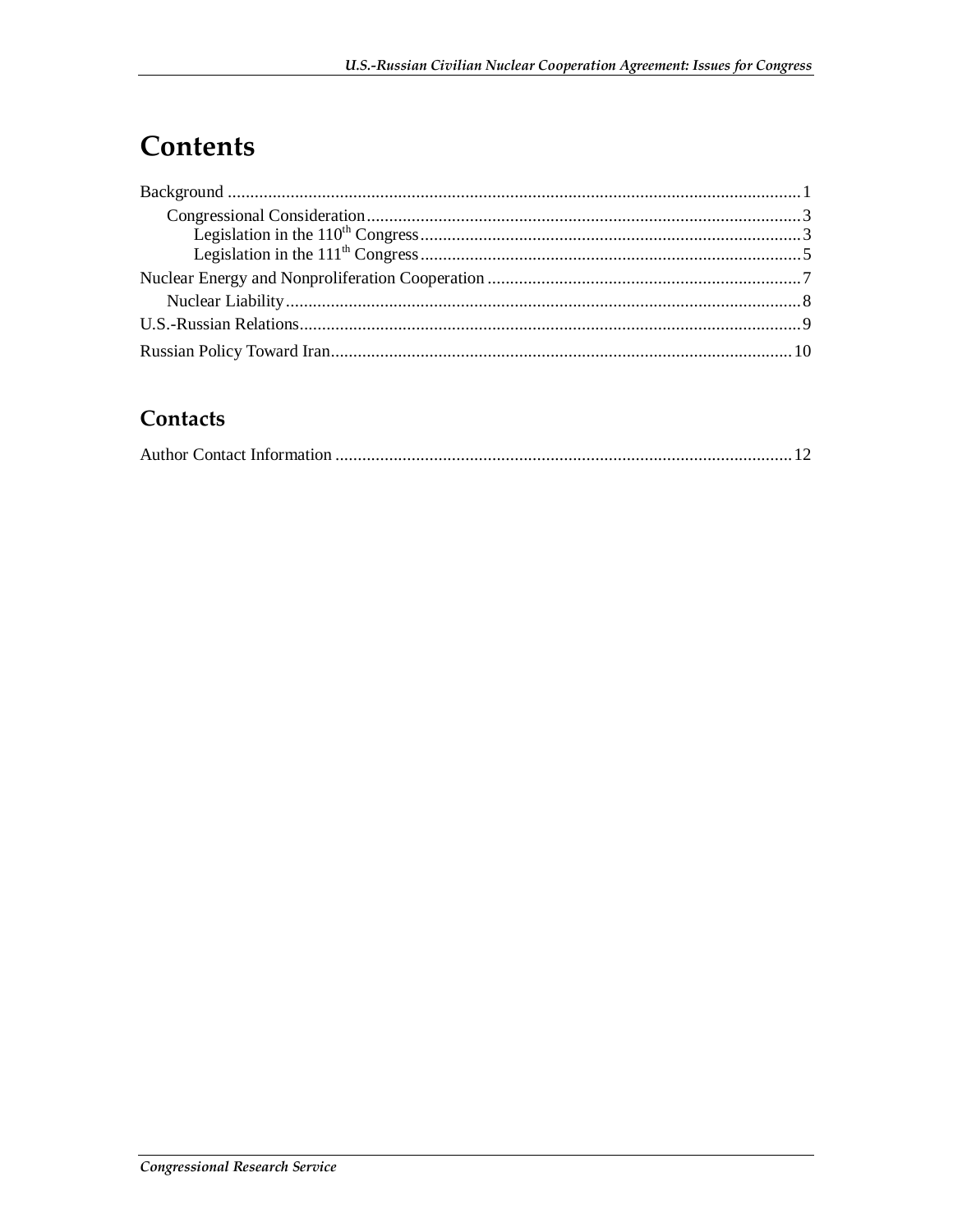n May 10, 2010, President Obama transmitted the proposed text of the U.S.-Russian civilian nuclear cooperation agreement to Congress for approval, along with the required Nuclear Proliferation Assessment (NPAS) and his determination that the agreement In May 10, 2010, President Obama transmitted the proposed text of the U.S.-Russian civilian nuclear cooperation agreement to Congress for approval, along with the requir Nuclear Proliferation Assessment (NPAS) and his dete The agreement was signed by the two countries in Moscow on May 6, 2008. President George W. Bush first submitted it to Congress on May 13, 2008,<sup>1</sup> but in September 2008 rescinded the national security determination following Russian military actions in the Republic of Georgia. This had the effect of removing the agreement from congressional consideration. President Obama stated his commitment to seeing the agreement enter into force in summit statements with Russian President Medvedev in April and July 2009. President Obama's May 10, 2010, letter of transmittal says that the situation in Georgia is no longer an obstacle and that "the level and scope of U.S.-Russian cooperation on Iran are sufficient to justify resubmitting the proposed agreement."<sup>2</sup>

According to President Obama's letter, the agreement meets all the terms of the Atomic Energy Act<sup>3</sup> and therefore does not require any exemptions from the law's requirements. Therefore, the agreement will enter into effect after a 30-day consultation period and a review period of 60 days of continuous session<sup>4</sup> unless Congress enacts a joint resolution of disapproval. Congress also has the option of adopting either a joint resolution of approval with (or without) conditions, or standalone legislation that could approve or disapprove the agreement.<sup>5</sup>

The agreement would permit the export, subject to licensing, of technology, material, equipment, and components for nuclear research and nuclear power production. The agreement would not permit transfer of restricted data. The agreement need to be amended before any transfer of sensitive nuclear technology, sensitive nuclear facilities, and major critical components of those facilities. The parties would also need to agree to reprocessing of material transferred under the agreement. Some limited enrichment and blending or down-blending for LEU fuel production would be permitted.

## **Background**

**.** 

Section 123 of the U.S. Atomic Energy Act (AEA) of 1954 (42 U.S.C. 2011 et seq.) governs significant nuclear cooperation between the United States and other states.<sup>6</sup> The United States has agreements for civil nuclear cooperation in place with almost 50 countries. Such agreements,

<sup>1</sup> http://www.whitehouse.gov/news/releases/2008/05/20080513-1.html.

<sup>&</sup>lt;sup>2</sup> Message from the President regarding a Peaceful Nuclear Agreement with Russia, May 10, 2010, http://www.whitehouse.gov/the-press-office/message-president-regarding-a-peaceful-nuclear-agreement-with-russia

 $3$  Under section 123.a., codified at 42 U.S.C. 2153(a)), Atomic Energy Act of 1946, ch. 724, 60 Stat. 755 (1946), as amended.

<sup>&</sup>lt;sup>4</sup> Days on which either House is in a recess of more than three days (pursuant to a concurrent resolution authorizing the recess) do not count toward the total. If Congress adjourns its session *sine die*, continuity is broken, and the count starts anew when it reconvenes.

<sup>5</sup> See CRS Report RL34541, *Nuclear Cooperation Agreement with Russia: Statutory Procedures for Congressional Consideration and Their Implementation*, by Richard S. Beth.

<sup>&</sup>lt;sup>6</sup> Nuclear cooperation includes the distribution of special nuclear material, source material, and byproduct material, to licensing for commercial, medical, and industrial purposes. These terms, "special nuclear material," "source material," and "byproduct material," as well as other terms used in the statute, are defined in 42 U.S.C. §2014. See also CRS Report RS22937, *Nuclear Cooperation with Other Countries: A Primer*, by Paul K. Kerr and Mary Beth Nikitin.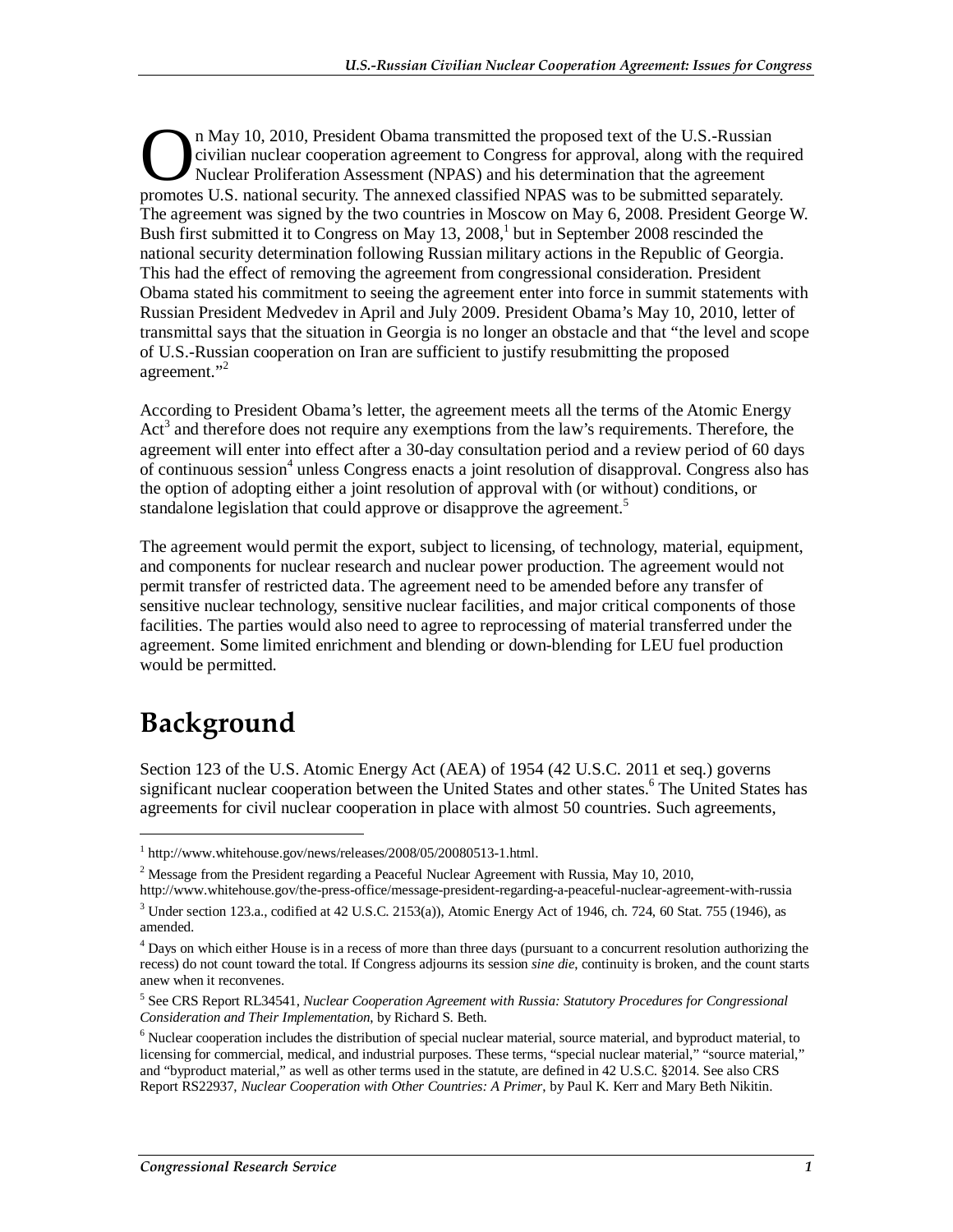known as "123 agreements," provide the framework and authorization for cooperation, but do not guarantee certain exports, technology, or material. Before significant nuclear exports<sup>7</sup> can occur, the State Department, with the advice of the Department of Energy, negotiates an agreement, which must meet criteria listed in Section 123.a.,  $(1)$  through  $(9)$ ,  $42$  U.S.C. 2151.<sup>8</sup> Russia is the only NPT-recognized nuclear weapon state and the only major nuclear energy producer with whom the United States does not yet have a civilian nuclear cooperation agreement. In the case of the agreement with China, Members of Congress attached conditions to a joint resolution of approval of the agreement, based on concerns, among others, that China was exporting materials and equipment relevant for nuclear weapons development to non-nuclear weapon states.<sup>9</sup>

Cooperation between the United States and Russia on civilian nuclear energy is not new, but the level has fluctuated depending on broader political developments. The United States and the Soviet Union concluded a limited 10-year agreement for nuclear cooperation in 1973 to allow for cooperation in controlled thermonuclear fusion, fast breeder reactors, and fundamental research. The 1973 agreement also established a Joint Committee on Cooperation in the Peaceful Uses of Atomic Energy that was to meet annually. This agreement was extended in 1983 and in 1988, and exchanges on safety practices significantly increased after the 1986 Chernobyl power plant accident. The two superpowers convened a Joint Coordinating Committee for Civilian Reactor Safety starting in 1988.<sup>10</sup>

After the fall of the Soviet Union and prior to July 2006, Moscow's nuclear commerce with Iran presented the chief obstacle to concluding a broad U.S.-Russian nuclear cooperation under section 123. Project-specific agreements were concluded throughout this period. Several factors may have contributed to the shift in U.S. policy under the George W. Bush Administration: a tougher line by Moscow since 2003 with respect to Iran, especially Russia's agreement with Iran to take back spent nuclear fuel from the Russian-built Bushehr reactor; President Bush's embrace of nuclear power as an alternative to reliance on hydrocarbons; President Bush's proposals to multi-lateralize the nuclear fuel cycle and develop proliferation-resistant technologies through the Global Nuclear Energy Partnership (GNEP); and Russia's own proposals to host an international fuel center that would store and reprocess spent fuel and enrich uranium for fresh fuel.

Under the Obama Administration, officials have expressed support for the nuclear cooperation agreement with Russia, but were waiting for the "appropriate time" to submit the agreement to Congress.<sup>11</sup> President Obama's letter of May 10, 2010, outlines ways in which the current Administration sees this agreement as being beneficial for U.S. interests, primarily in that it would contribute to "the growth of clean, safe and secure nuclear energy for peaceful purposes."

 $7$  Significant nuclear cooperation includes the physical transfer of reactors, reactor components, or special nuclear material, source material, and byproduct material, under license for commercial, medical, and industrial purposes.

<sup>&</sup>lt;sup>8</sup> The Atomic Energy Act also sets out procedures for licensing exports to states with whom the United States has nuclear cooperation agreements. (Sections 126, 127, and 128 codified as amended at 42 U.S.C. 2155, 2156, 2157.) Even with a 123 agreement in place, each export of nuclear material, equipment, or technology requires a specific export license or other authorization.

<sup>9</sup> See P.L. 99-183 and CRS Report RL33192, *U.S.-China Nuclear Cooperation Agreement*, coordinated by Shirley A. Kan.

<sup>10</sup> CRS Report 89-671, *U.S.-Soviet Nuclear Energy Cooperation: Time for a Full Scope Agreement?* by Warren H. Donnelly (out of print; available from the author upon request).

 $11$  Hearing of the Terrorism, Nonproliferation and Trade Subcommittee of the House Foreign Affairs Committee, "The Future of U.S. International Nuclear Cooperation," May 6, 2010.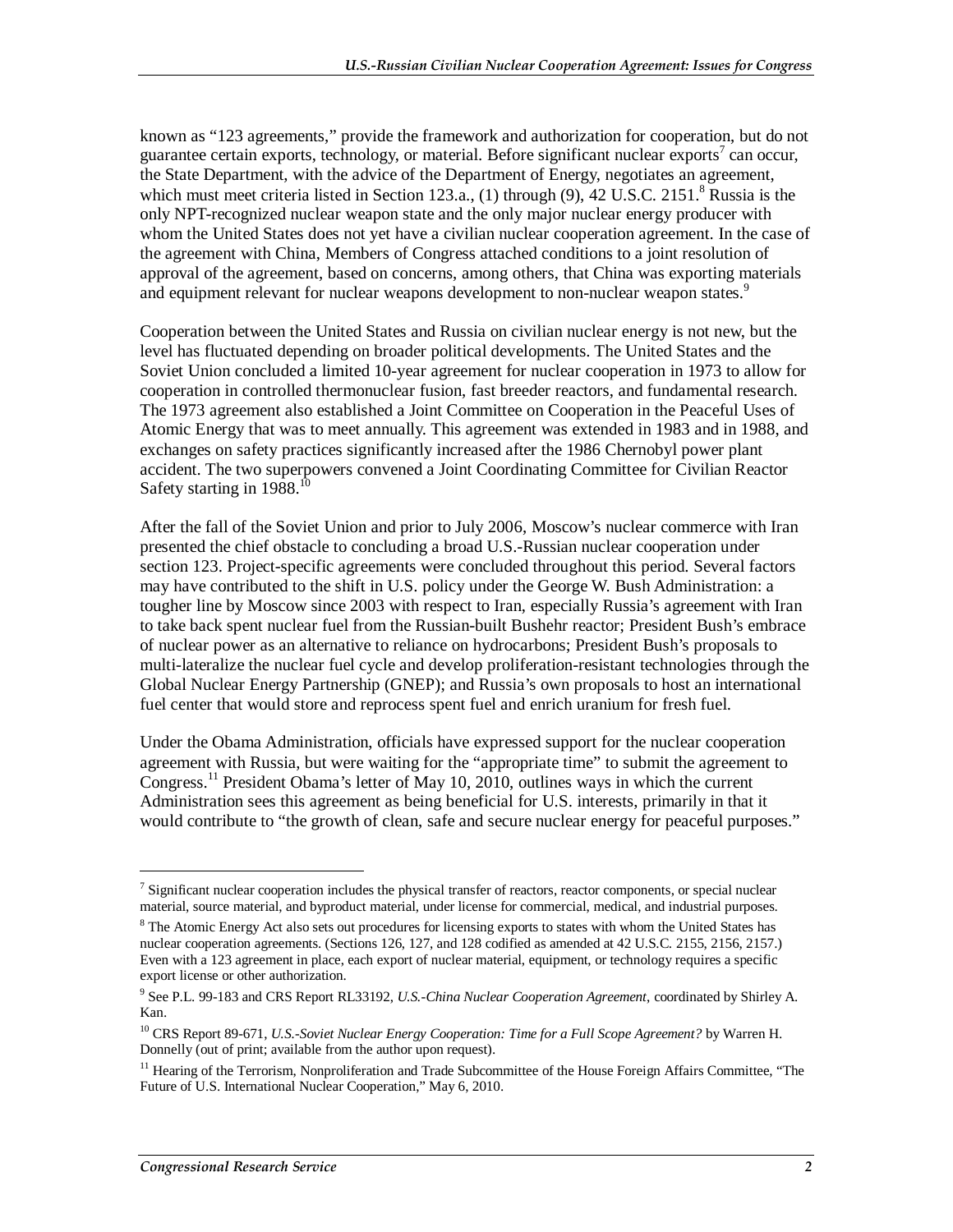The letter cites several areas of recent "progress" in cooperation between the United States and Russia:

- Russian support for a new United Nations Security Council Resolution on Iran.
- Signature on April 8, 2010, of the New START Treaty that would reduce the number of deployed strategic nuclear weapons.<sup>12</sup>
- Signature on April 13, 2010, of the Protocol to amend the 2000 U.S. Russian Plutonium Management and Disposition Agreement, which will dispose of at least 34 metric tons of excess weapons plutonium in each country.
- Russia's establishment of an international nuclear fuel reserve in Angarsk.
- Continued joint support for the Global Initiative to Combat Nuclear Terrorism.

#### **Congressional Consideration**

Congressional debate over the agreement in the past has focused on several key issues: the nature of Russian-Iranian cooperation, the impact of a U.S.-Russian agreement on the future of nuclear fuel cycle policies, and the impact of the agreement on bilateral relations including nuclear nonproliferation cooperation. While some view the agreement as promoting bilateral cooperation on U.S. nonproliferation goals and as a recognition of recent Russian cooperation, others believe the United States could gain leverage on negotiations with Russia on Iran and other matters by delaying approval of the agreement.

#### Legislation in the 110<sup>th</sup> Congress

Even before the crisis in the Republic of Georgia in August 2008, approval of a U.S.-Russia 123 agreement by Congress was not certain. Legislation both supporting and opposing the agreement was introduced in the  $110<sup>th</sup>$  Congress:

- Representative Edward Markey on May 14, 2008, introduced H.J.Res. 85 expressing disfavor of the agreement.
- On June 24, 2008, Chairman of the Senate Foreign Relations Committee Joseph Biden and Senator Richard Lugar submitted a joint resolution of approval, S.J.Res. 42. It was discharged from committee but indefinitely postponed by unanimous consent in September 2008.
- Chairman of the House Committee on Foreign Affairs Howard Berman and Ranking Member Ileana Ros-Lehtinen introduced a resolution of disapproval, H.J.Res. 95, on June 24, 2008.
- The House Committee on Foreign Affairs reported H.R.  $6574^{13}$  on July 23, 2008. This bill would have approved the U.S.-Russia 123 agreement, notwithstanding the AEA, with certain conditions. Under this resolution, no license could be issued for the export of nuclear material, equipment, or technology to Russia unless the President certified to Congress that Russia (1) is not transferring

<sup>12</sup> CRS Report R41219, *The New START Treaty: Central Limits and Key Provisions*, by Amy F. Woolf

<sup>&</sup>lt;sup>13</sup> The United States-Russian Federation Nuclear Cooperation Agreement Act of 2008.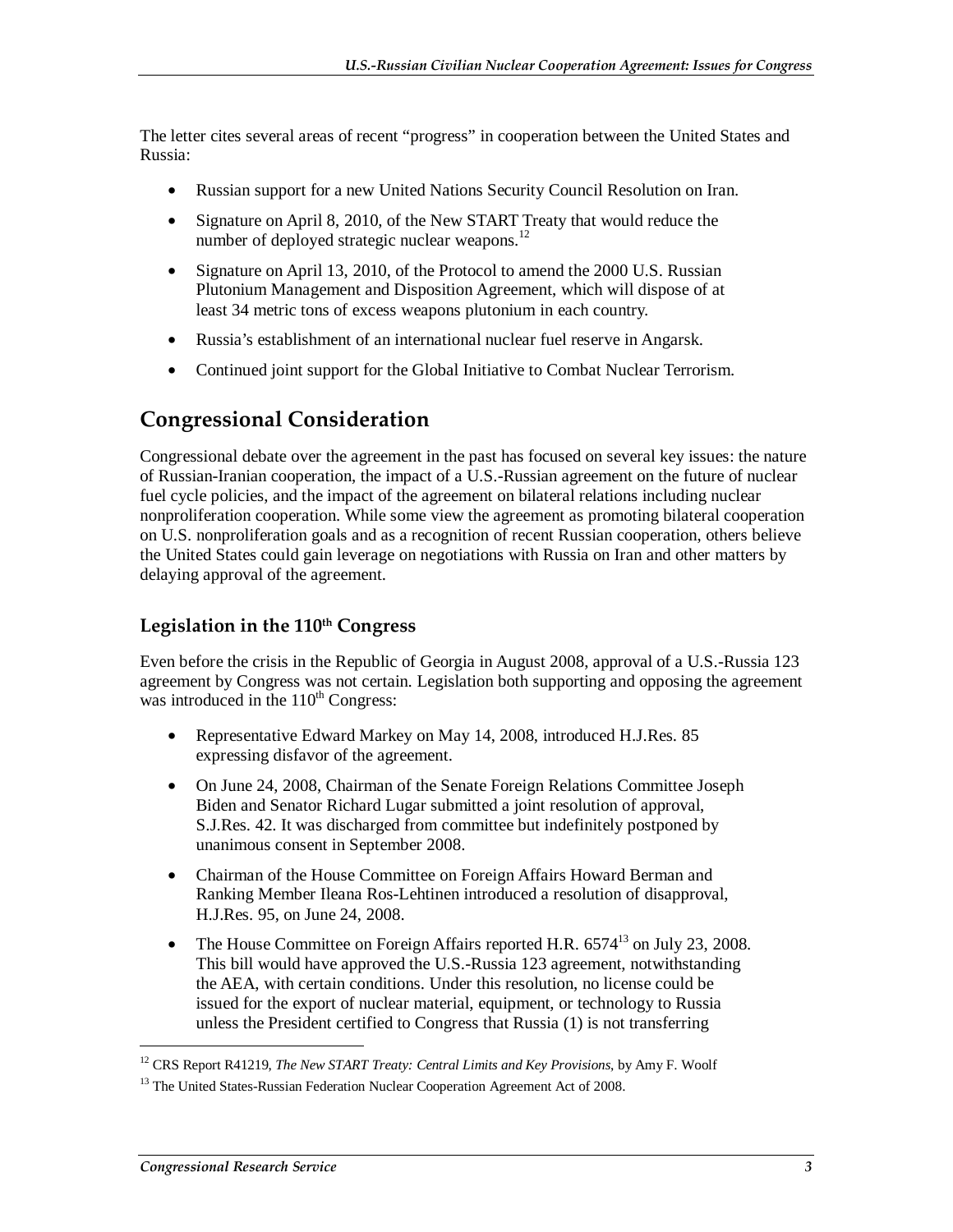sensitive nuclear, biological- or chemical-weapons-related, ballistic or cruise missile technologies, goods, or services to Iran; (2) is cooperating with the United States on international sanctions on Iran; and (3) had ratified appropriate nuclear liability conventions or enacted domestic laws to protect U.S. firms.

In response to Russian actions in August over the conflict in Georgia, some Members of Congress called on the Bush Administration to withdraw the agreement from congressional consideration.<sup>14</sup>

There was no precedent for the President withdrawing a 123 from congressional consideration, and the Atomic Energy Act does not specify procedures for doing so. On September 8, 2008, the Secretary of State issued a statement saying that the President would notify Congress that "he has today rescinded his prior determination" regarding the agreement and therefore there is no basis for Congress to consider it. Secretary Rice states that "the U.S. nonproliferation goals contained in the proposed Agreement remain valid: to provide a sound basis for U.S.-Russian civil nuclear cooperation, create commercial opportunities, and enhance cooperation with Russia on important global nonproliferation issues." She expresses regret for the decision but says that "unfortunately, given the current environment, the time is not right for this agreement."<sup>15</sup> In his message to Congress, President Bush wrote that this decision is "in view of recent actions by the Government of the Russian Federation incompatible with peaceful relations with its sovereign and democratic neighbor Georgia." In the original determination of May 5, 2008 (Presidential Determination 2008-19), the President determined that the agreement will promote and will not pose an unreasonable risk "to the common defense and security."<sup>16</sup> The President's message of September 8 says this determination "is no longer effective." It also says that "if circumstances should permit future reconsideration of the proposed Agreement, a new determination will be made and the proposed Agreement will be submitted for congressional review pursuant to section 123 of the  $\operatorname{Act}^{7,17}$ 

Additional legislation proposed in the  $110<sup>th</sup>$  Congress focused on Iran's nuclear programs and also sought to condition nuclear cooperation with Russia. The Iran Counter-Proliferation Act of 2007 (H.R. 1400), passed by the House, would prohibit any "agreement for cooperation between the United States and the government of any country that is assisting the nuclear program of Iran or transferring advanced conventional weapons or missiles to Iran." Similarly, S. 970 specifically would have prohibited a 123 agreement with Russia until "Russia has suspended all nuclear assistance to Iran and all transfers of advanced conventional weapons and missiles to Iran" or "Iran has completely, verifiably, and irreversibly dismantled all nuclear enrichment-related and reprocessing-related programs."

The Iran Sanctions Act of 2008 (S. 3227) included a prohibition on entering into a nuclear cooperation agreement with Russia or granting licenses for the direct or indirect export or the direct or indirect transfer of nuclear-related goods, services, or technologies to Russia until certain

**.** 

<sup>&</sup>lt;sup>14</sup> For example, House Foreign Affairs Committee Republicans press release, August 19, 2008,

http://foreignaffairs.republicans.house.gov/list/press/foreignaffairs\_rep/081908123.shtml, and Joseph Biden, "Op-Ed: Russia Must Stand Down," *The Financial Times*, August 12, 2008.

<sup>15</sup> Statement on U.S.-Russia 123 Agreement, September 8, 2008, at http://www.state.gov/secretary/rm/2008/09/ 109256.htm.

<sup>16</sup> http://www.whitehouse.gov/news/releases/2008/05/20080506-4.html.

<sup>&</sup>lt;sup>17</sup> Message to the Congress of the United States, September 8, 2008, at http://georgewbush-whitehouse.archives.gov/ news/releases/2008/09/20080908-3.html.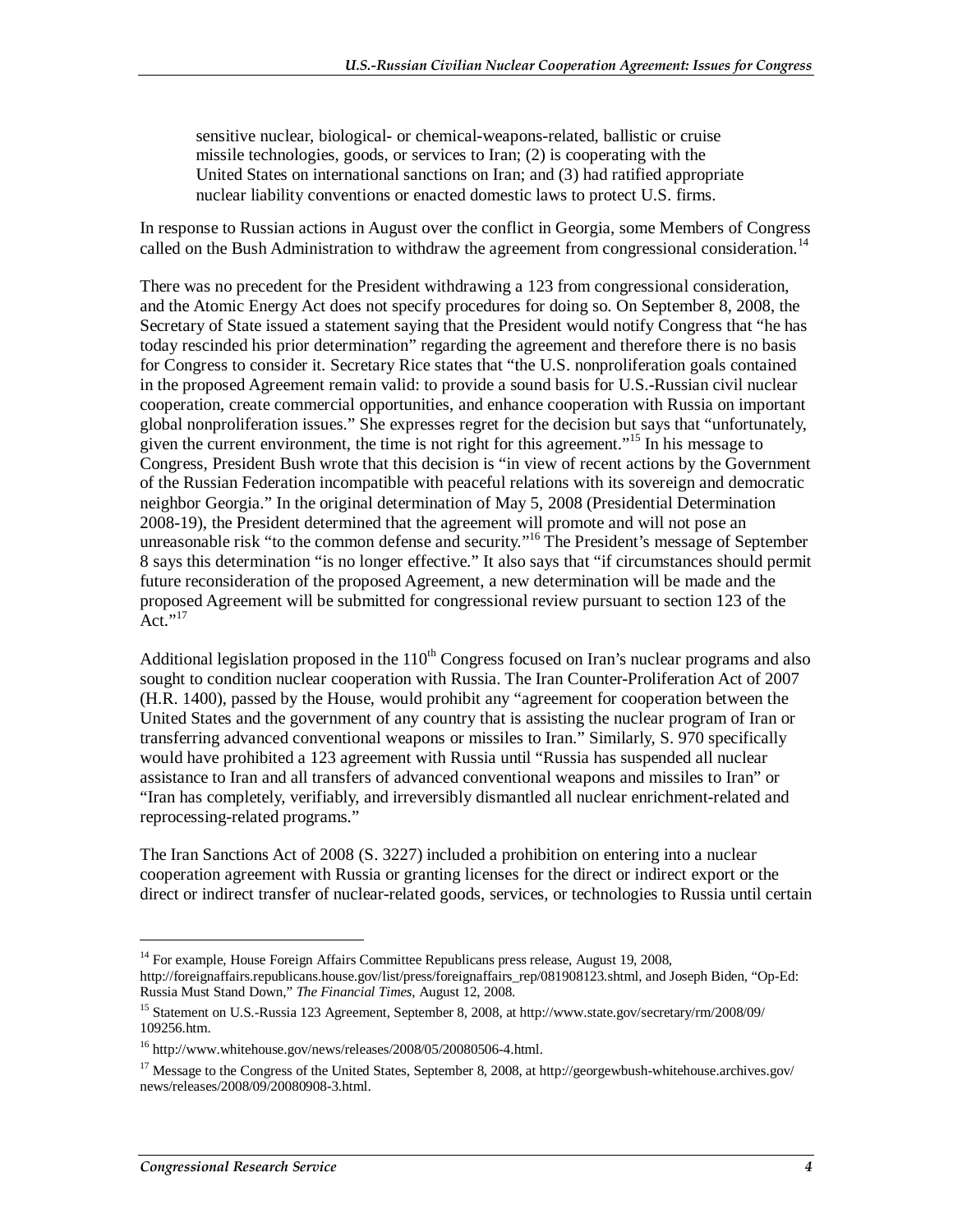presidential certifications are made. S. 3227 was reported out of the Senate Finance Committee on July 7, 2008, but was not passed by the full Senate.

The Security through Termination of Proliferation Act of 2008 (H.R. 6178, introduced on June 4, 2008) included similar provisions, including that a nuclear cooperation agreement with a country proliferating to Iran, North Korea, or Syria may not enter into force. These bills, as well as letters sent to the President from Members of Congress after submittal of the 123 agreement to the Congress, showed a linkage between Russia's policies toward Iran and support for a bilateral civilian nuclear accord in Congress.

#### *The 2008 Nuclear Proliferation Assessment Statement (NPAS)*

In 2008, some Members of Congress raised concerns about the information contained in the Nuclear Proliferation Assessment Statement (NPAS). The NPAS is described in section 123.a. (42 U.S.C. 2153(a)) and is required part of a 123 agreement package for Congress. An unclassified NPAS is submitted along with the proposed text of the agreement, and a classified annex is submitted separately. The NPAS is to be prepared by the State Department in consultation with the Director of National Intelligence. Its purpose is to explain how the agreement meets the AEA nonproliferation requirements. The unclassified NPAS usually includes an overview of the country's nuclear energy program and related infrastructure, nuclear weapons program (if relevant), nonproliferation policies, and relations with third countries of concern in the nuclear arena.

Some Members of Congress were concerned that the 2008 NPAS for the US-Russia 123 agreement excluded information regarding nuclear trade between Russia and Iran. This prompted then-Chairman of the House Energy and Commerce Committee John Dingell and Subcommittee on Oversight and Investigations Chairman Bart Stupak to request that the Government Accountability Office (GAO) evaluate the inter-agency process for development of U.S.-Russia NPAS, whether the NPAS conclusions were supported, and whether any information was omitted that might change these conclusions.<sup>18</sup> The GAO also lists Chairman Henry Waxman and Representative Edward Markey as report requesters. The GAO issued its report in July 2009.<sup>19</sup> The findings were related primarily to the inter-agency review process and recommended that the State Department should clarify interagency roles, allow adequate time for review by the intelligence community and the Nuclear Regulatory Commission, and establish written procedures for development and review of 123 agreements and associated documents.

#### **Legislation in the 111th Congress**

Upon the Obama Administration's transmittal of the agreement to Congress in 2010, Chairman of the House Foreign Affairs Committee Howard Berman said that the top nonproliferation policy priority should be preventing Iran from obtaining nuclear weapons and that "at the appropriate time, we will examine the agreement more fully."<sup>20</sup> Three joint resolutions were introduced in the

<sup>18</sup> http://energycommerce.house.gov/Press\_110/110-ltr.052208.GAO.123.ltr.pdf

<sup>&</sup>lt;sup>19</sup> "U.S.-Russia Nuclear Agreement: Interagency Process Used to Develop the Classified Nuclear Proliferation Assessment Needs To Be Strengthened," http://www.gao.gov/new.items/d09743r.pdf

<sup>&</sup>lt;sup>20</sup> "Chairman Berman responds to Administration's U.S.-Russia nuclear proposal," House Committee on Foreign Affairs Press Release, May 11, 2010.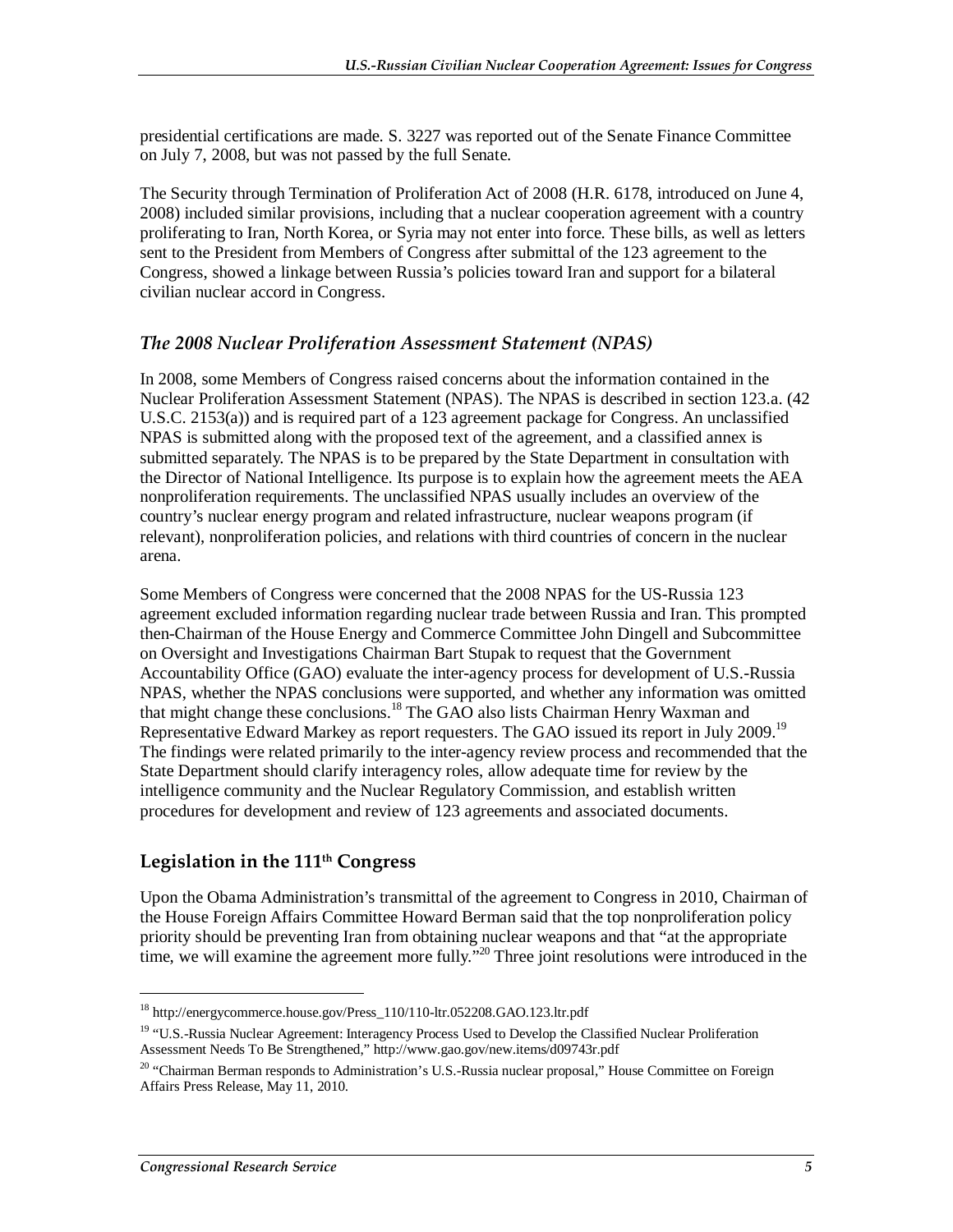House, and referred to the House Foreign Affairs Committee, two expressing disfavor and one providing for approval of the agreement:

- On May 21, 2010, Representative Edward Markey and co-sponsor Representative Jeff Fortenberry introduced a joint resolution (H.J.Res. 85) expressing disfavor of the proposed agreement.
- On June 21, 2010, House Foreign Affairs Committee Chairman Howard Berman and co-sponsor Representative Dana Rohrabacher introduced a joint resolution that provides for approval of the proposed agreement (H.J.Res. 91).
- On June 21, 2010, House Foreign Affairs Committee Ranking Member Ileana Ros-Lehtinen, with Representatives Dan Burton and Edward Royce, introduced a joint resolution that provides for disapproval of the proposed agreement (H.J.Res. 92).

Senate Foreign Relations Committee Chairman John Kerry and Ranking Member Richard Lugar introduced a joint resolution (S.J.Res. 34) that would approve the proposed agreement on June 21, 2010. It was referred to the Senate Foreign Relations Committee. As stated above, no positive action by Congress is required for the agreement to enter into force after the congressional review period expires.

#### *The Comprehensive Iran Sanctions, Accountability, and Divestment Act of 2010*

The Comprehensive Iran Sanctions, Accountability, and Divestment Act of 2010 was signed by the President on July 1, 2010 (P.L. 111-195). Section 3 (9) of the bill says that it is the sense of Congress that no export licenses should be given under a civilian nuclear cooperation (123) agreement if the recipient country "is providing similar nuclear material, facilities, components, or other goods, services, or technology to another country that is not in full compliance with its obligations under the Nuclear Non-Proliferation Treaty, including its obligations under the safeguards agreement between that country and the International Atomic Energy Agency," unless the President determines that such transfers would not undermine U.S. nonproliferation objectives.

Section 102, subsection a, of the bill prohibits the issuance of export licenses under a 123 agreement for "any country whose nationals have engaged in activities with Iran relating to the acquisition or development of nuclear weapons or related technology, or of missiles or other advanced conventional weapons that have been designed or modified to deliver a nuclear weapon." The President can waive the provision by making a determination and notification to the appropriate congressional committees that the country did not know or have reason to know about the activity, or if the country is taking "all reasonable steps" to prevent recurrence and penalize the person involved.

An earlier House report (H.Rept. 111-342) states that "the Committee believes that a country that is, as a matter of policy or through willful inaction, allowing its citizens or companies to provide equipment, technology or materials to Iran that make a material contribution to its nuclear capabilities should not at the same time benefit from nuclear cooperation with the United States."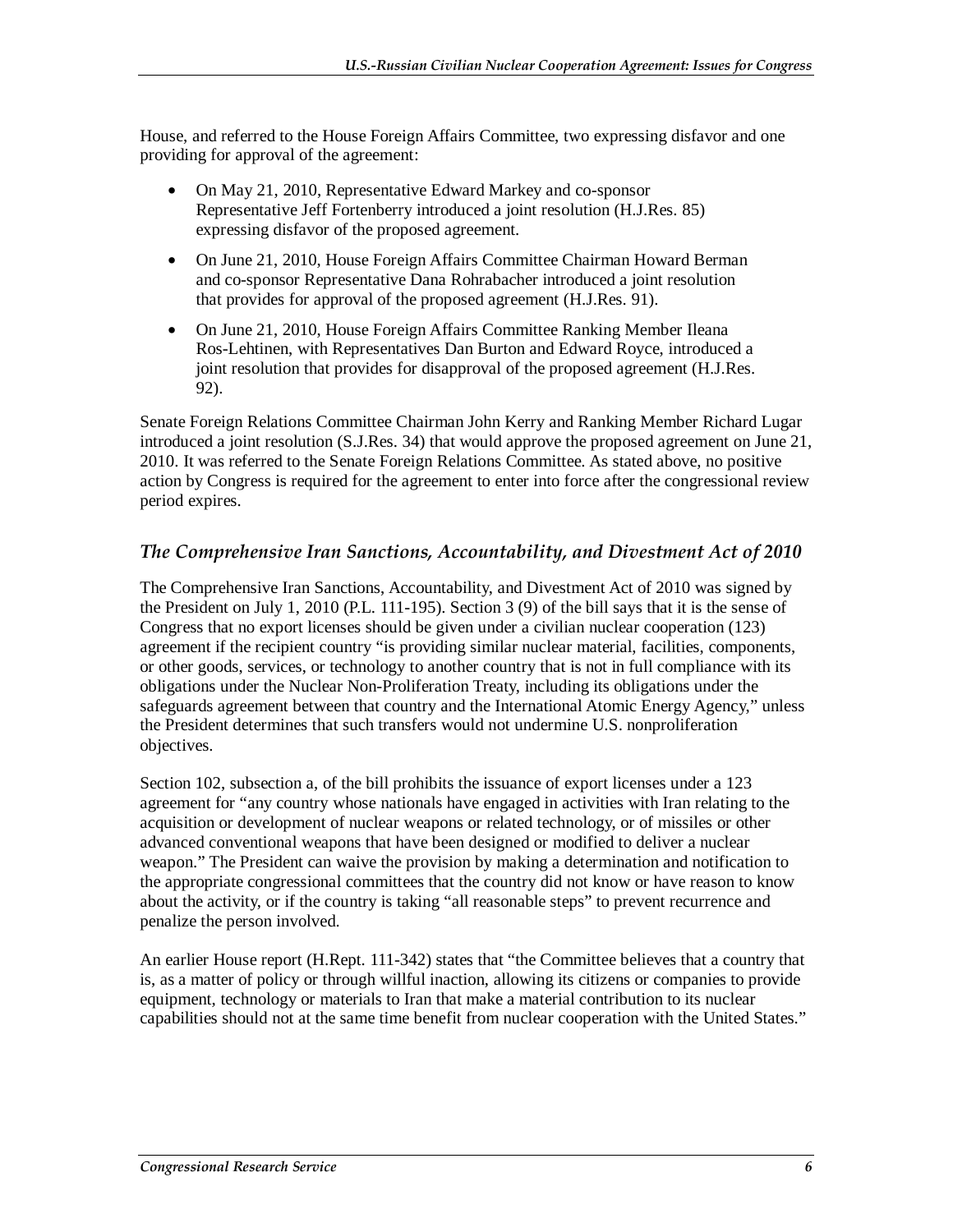### **Nuclear Energy and Nonproliferation Cooperation**

The United States and Russia currently cooperate on a variety of nuclear nonproliferation and nuclear energy initiatives, under ad hoc agreements.<sup>21</sup> While this cooperation is focused primarily on nuclear nonproliferation measures, in recent years the United States and Russia have explored ways to develop civilian nuclear energy cooperation. Presidents Bush and Putin in July 2006 established a working group<sup>22</sup> whose report defined an Action Plan for cooperation that led to the bilateral Presidential Declaration on Nuclear Energy and Nonproliferation of July 3, 2007.<sup>23</sup> In an effort to continue this process and as part of the Obama Administration's "reset" of relations with Russia, in July 2009 Presidents Obama and Medvedev established a Bilateral Presidential Commission that included a Working Group on Nuclear Energy and Security chaired by Sergei V. Kiriyenko, Head of Rosatom, and Daniel Poneman, Deputy Secretary of Energy. The July 2009 Joint Statement reaffirmed their intention to bring a bilateral nuclear cooperation agreement into force and said that the two countries would focus on:

- development of prospective and innovative nuclear energy systems;
- research into methods and mechanisms for the provision of reliable nuclear fuel cycle services;
- research into international approaches for the establishment of nuclear fuel cycle services to secure the nuclear weapons nonproliferation regime; and
- improvement of the international safeguards system.

The working group agreed on an Action Plan for nuclear security and civil nuclear energy cooperation in September 2009. A commission report said that the working group identified research and development areas for collaboration and is working on a "new fuel services framework."24 An argument in favor of the agreement is that the United States could gain from Russian advanced fuel cycle research and development experience.<sup>25</sup> Because the United States does not operate fast neutron reactors or reprocess, testing of fuels could be done in Russia, including post-irradiation examination. Supporters argue that U.S. partnership in developing these technologies could help ensure that proliferation resistance remains a priority. On the other hand, critics point out that the agreement risks entrenching a policy of accepting reprocessing as a necessary part of the future of nuclear energy and that this would raise proliferation risks.

The proposed agreement could provide Russia with access to U.S. nuclear technologies and markets, and would open the possibility of receiving U.S.-origin nuclear materials into Russia for storage or processing. Some argue that the agreement might be construed as a U.S. stamp of approval for Russia's civilian nuclear industry when safety and environmental problems with the

<sup>23</sup> Text of Declaration on Nuclear Energy and Nonproliferation Joint Actions, July 3, 2007, at http://moscow.usembassy.gov/st\_07032007.html.

<sup>21</sup> See CRS Report RL31957, *Nonproliferation and Threat Reduction Assistance: U.S. Programs in the Former Soviet Union*, by Amy F. Woolf.

<sup>&</sup>lt;sup>22</sup> "Joint Working Group on the Development of a Bilateral Action Plan to Enhance Global and Bilateral Nuclear Energy Cooperation," at http://www.doe.gov/news/4553.htm.

<sup>&</sup>lt;sup>24</sup> "Joint Statement by the U.S. - Russia Bilateral Presidential Commission Coordinators on Commission Progress," December 31, 2009, http://moscow.usembassy.gov/st\_123109.html.

<sup>&</sup>lt;sup>25</sup> "Business Groups Urge Support of US Russia Nuclear Agreement," July 11, 2008, http://www.usaengage.org/ index.php?option=com\_content&task=view&id=473&Itemid=71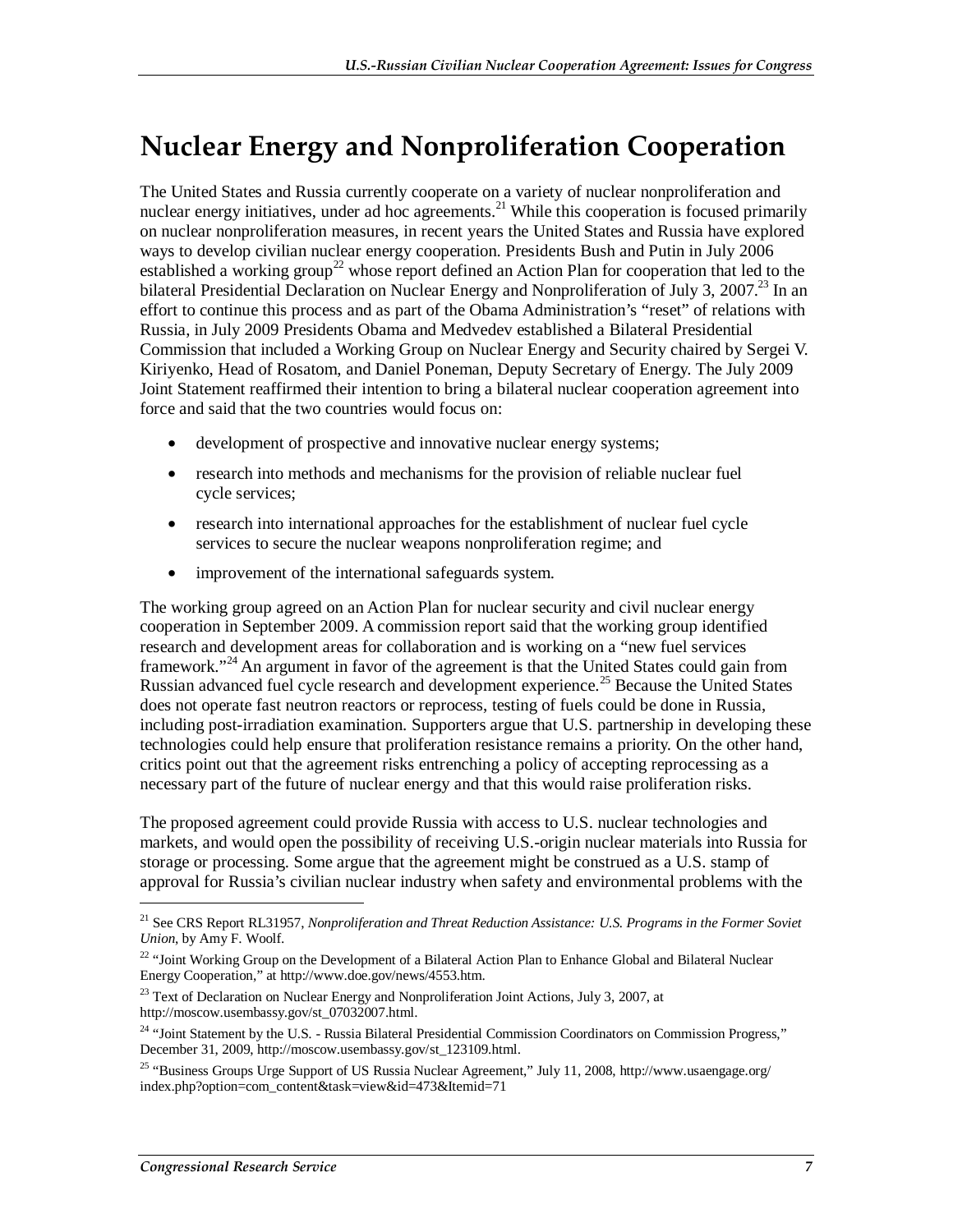Russian nuclear industry remain. Others counter that only through such an agreement will U.S. safety technology and standards be available to Russia. Russia could potentially expand its reach into new nuclear power markets by adding U.S. safety and automated control systems to its exported reactors, or partnering with U.S. multinationals. Russia could also potentially improve the operational efficiency of its own reactors with U.S. technology.<sup>26</sup>

The United States and Russia both promote a future global nuclear energy framework that addresses emerging nuclear energy states' fuel needs while dissuading them from pursuing indigenous enrichment and reprocessing technologies. This includes a "cradle to grave" approach to nuclear fuel. As part of this effort, recent Russian nuclear power plant exports, such as with Turkey, are a "package deal" that would include construction, operation, fuel services, and spent fuel return.<sup>27</sup> Broader proposals to discourage new states from building fuel cycle facilities include the development of multilateral fuel assurances and international fuel service centers.<sup>28</sup> For this purpose, Russia has set up the joint venture International Uranium Enrichment Center at Angarsk, which is under international safeguards. An international LEU fuel reserve will also be hosted at the site. Proponents of the agreement say that collaboration between the United States and Russia on providing nuclear fuel cycle services to nonnuclear weapon states could increase the confidence of customer states and therefore increase participation.

Experts and policy makers have also been exploring what role Russia could play in addressing the issue of nuclear waste and spent fuel disposition. Some have proposed that a 123 agreement with Russia could open the possibility of reprocessing U.S.-origin spent fuel from third countries (although Russia has not yet decided to do this) or long-term spent fuel storage of such material in Russia.<sup>29</sup> The enrichment of U.S.-obligated reprocessed uranium, and the re-enrichment of U.S. uranium tails or U.S.-origin tails, using Russian enrichment facilities, could likewise occur only if a 123 agreement was in force.<sup>30</sup> Under Article 9 of the proposed agreement, conversion and enrichment to less than 20%, fabrication of LEU fuel, irradiation, blending, or down-blending to LEU would be permitted under the agreement. The parties would have to agree to reprocessing of U.S.-origin spent fuel before this occurred.

### **Nuclear Liability**

**.** 

For these potential areas of cooperation to be realized, however, nuclear liability coverage for U.S. companies doing business in Russia would need to be clarified. The Russian Federation has been party to the Vienna Convention on Civil Liability for Nuclear Damage since 2005. However, Rosatom Corporation enjoys sovereign immunity as a partially state-owned enterprise. Russia has

<sup>26</sup> Anton Khlopkov, "What Will a Nuclear Agreement with the United States Bring Russia?" *Security Index*, No. 2 (82), Volume 13.

<sup>27 &</sup>quot;Akkuyuu plant construction to begin in 2011, says Turkish energy ministry," *Platts Nucleonics Week*, May 27, 2010.

<sup>28</sup> See CRS Report RL34234, *Managing the Nuclear Fuel Cycle: Policy Implications of Expanding Global Access to Nuclear Power*, coordinated by Mary Beth Nikitin.

<sup>&</sup>lt;sup>29</sup> According to the Atomic Energy Act, this would be considered a subsequent arrangement, under Section 131. Analysts discuss the possibility of Russia establishing an International Spent Fuel Storage Facility (ISFSF) that could accept U.S.-origin spent fuel, for example from Taiwan or South Korea, or as part of a Russian fuel leasing and return program for future nuclear power plants abroad.

 $30$  Import of tailings to Russia from European countries was halted in 2007 because of public protest and environmental concerns. "Russia quits uranium tailings imports over safety concerns," *RIA Novosti*, June 22, 2007. Existing contracts will be fulfilled (two with URENCO until 2009; two with EURODIF until 2014).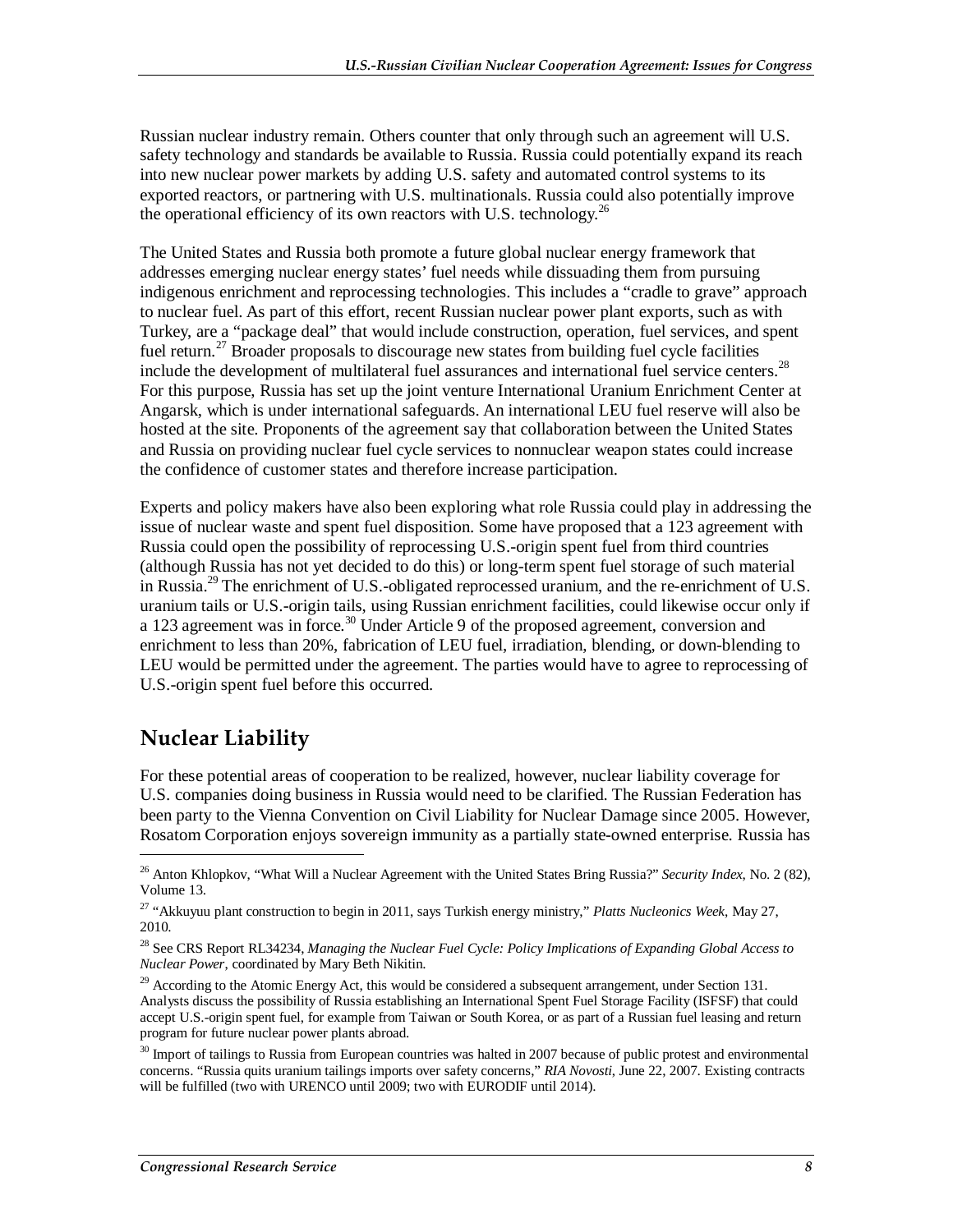not yet signed or ratified the Convention on Supplementary Compensation for Nuclear Damage  $(CSC)^{31}$  Currently, ad hoc bilateral agreements with liability coverage are in place for U.S. safety and nonproliferation assistance programs. Some U.S. companies have stated that they would need Russia to ratify the CSC or adopt domestic laws that would provide liability protection for U.S. firms before doing business in Russia. In a 2003 letter to the Bush Administration, the Contractors International Group on Nuclear Liability (CIGNL) wrote that "the various bilateral and multilateral indemnity agreements that have been concluded to date are not considered to provide adequate nuclear liability protection by most large, well-capitalized U.S. companies."<sup>32</sup> As cited above, the proposed legislation reported out of the House Foreign Affairs Committee (H.R. 6574) in 2008 would have approved the agreement with conditions that included the stipulation that Russia would have to ratify appropriate nuclear liability conventions or enact domestic laws to protect U.S. firms before a license under the agreement could be issued.

### **U.S.-Russian Relations33**

The main focus of U.S.-Russia relations over the past year has been the negotiation of a follow-on Strategic Arms Reduction Treaty.<sup>34</sup> However, Presidents Obama and Medvedev set up a process to review engagement in many sectors, as part of a "reset." The NATO-Russia Council resumed its meetings in April 2009, and in July 2009, the Russian president announced that Russia would grant supply rights to NATO forces in Afghanistan overland and in Russian airspace. Differences remain over a number of foreign policy issues, particularly Russian military bases in and diplomatic recognition of Abkhazia and South Ossetia, characteristics of future missile defense systems in Eastern Europe, the expansion of NATO and how to deal with the Iranian nuclear program. In this context, some argue that expanding cooperation with Russia on civilian nuclear energy is premature. Others argue that nonproliferation, nuclear terrorism prevention, and nuclear energy may have particular value for the bilateral relationship in this context, and that a 123 agreement could be used to influence Russian policies. $35$ 

U.S. Ambassador Burns remarked at the May 2008 signing ceremony that the 123 agreement marks Washington and Moscow's transition from "nuclear rivals" to "nuclear partners." Although a 123 agreement will not itself stipulate new programs or collaborative projects, it may have symbolic value and remove a longtime irritant in bilateral relations. Supporters argue that rejecting the agreement could embolden anti-U.S. sentiment and be counter-productive to cooperation in other areas. Critics counter that its symbolic value is a reason not to enact it at this time—it could be viewed as a reward for a Russian government that critics view as antidemocratic and repressive, and whose foreign policy often has been at odds with U.S.

<sup>&</sup>lt;sup>31</sup> The United States' ratification of the CSC came into effect on May 21, 2008. The CSC has not yet entered into force. Article XX.1 of the CSC states that it "shall come into force on the ninetieth day following the date on which at least 5 States with a minimum of 400,000 units of installed nuclear capacity have deposited an instrument referred to in Article XVIII." Thirteen countries have signed the CSC, but only four have ratified it.

<sup>&</sup>lt;sup>32</sup> See letter from the Contractors International Group on Nuclear Liability of December 18, 2003, annexed to the testimony of Henry Sokolski to the House Committee on Foreign Affairs, June 12, 2008, at http://foreignaffairs.house.gov/110/sok061208.pdf.

<sup>33</sup> See also CRS Report RL33407, *Russian Political, Economic, and Security Issues and U.S. Interests*, coordinated by Jim Nichol.

<sup>34</sup> CRS Report R41219, *The New START Treaty: Central Limits and Key Provisions*, by Amy F. Woolf.

<sup>35</sup> Richard Lugar and Sam Nunn, "Help Russia Help Us," *New York Times*, May 30, 2008, at http://www.nytimes.com/ 2008/05/30/opinion/30lugar.html?th&emc=th.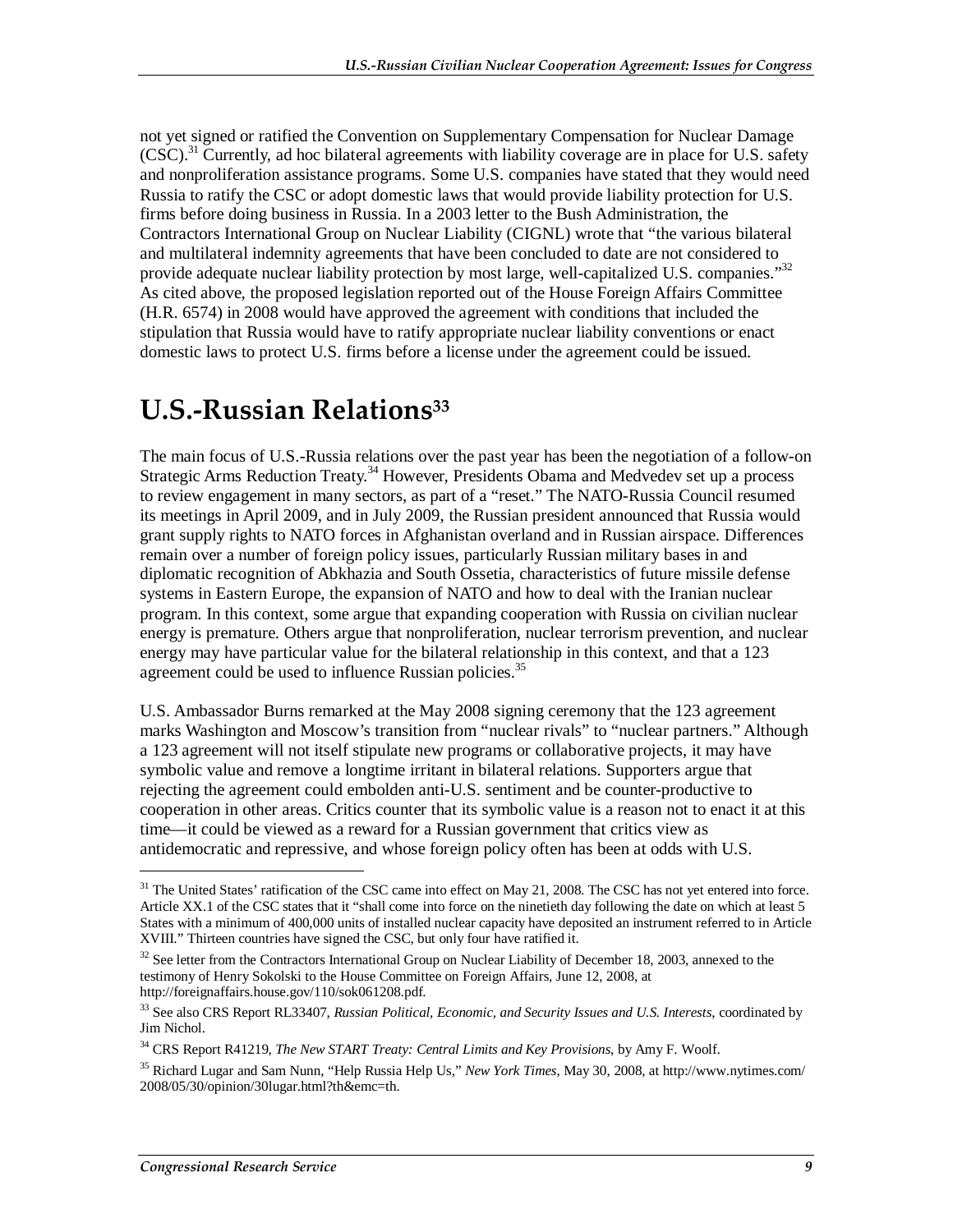interests. President Bush's rescission of the national security determination as related to the proposed 123 agreement in 2008 following Russian military actions in Georgia clearly demonstrated the possibility of other foreign policy priorities overshadowing U.S.-Russian nuclear energy cooperation.

## **Russian Policy Toward Iran**

During the Clinton Administration and the early Bush Administration, the United States had a policy not to conclude a civilian nuclear cooperation agreement with Russia while it was building a nuclear power reactor for Iran at Bushehr. After details about Iran's clandestine nuclear activities came to light during 2002-2006, Russia began to step up cooperation with the United States and other countries negotiating with Iran over its nuclear program. Russia has insisted on IAEA safeguards on any transfers to Iran's civilian nuclear reactor at Bushehr. The 2005 Russian-Iranian agreement on fuel supply for Bushehr requires the return of spent fuel to Russia, in order to prevent Iran from extracting plutonium from the spent fuel. Moscow also invited Tehran to participate in its newly established international uranium enrichment center at Angarsk, as an alternative to an indigenous Iranian enrichment capability—an offer that Iran has rejected. The Bush Administration supported this approach and since 2002 no longer objected to Russia's building the Bushehr nuclear power plant in Iran. The Bush and Obama Administrations viewed the Russian provision and take-back of nuclear fuel for the Bushehr reactor as demonstrating that it is possible for Iran to have access to nuclear energy without developing its own fuel cycle.<sup>36</sup>

Russia has generally been only reluctantly supportive of U.N. Security Council Resolutions (UNSCRs) imposing sanctions on Iran, preferring a primarily diplomatic solution to the crisis. However, President Putin signed decrees to fully implement UNSCRs 1737, 1747, and 1803 in  $2008<sup>37</sup>$  and Russia also supported UNSCR 1835. In 2009, Russia and the United States worked closely on proposals to supply the Tehran Research Reactor with fuel.<sup>38</sup> In May 2010, Russia announced its support for a new U.N. Security Council sanctions resolution, an objective of the Obama Administration. In general, analysts argue that Russian and American views about the nature of the Iranian nuclear program have come closer in recent years, particularly following the revelation in September 2009 of the enrichment facility being built at Qom.

Continued questions about the nature and extent of Russian cooperation with Iran remain a potential obstacle to future approval of the 123 agreement by Congress. The 2006 Iran Freedom Support Act (P.L. 109-293) stated the sense of Congress that no nuclear cooperation agreement should be entered into with a country that is assisting the nuclear program of Iran. As noted above, the Comprehensive Iran Sanctions, Accountability, and Divestment Act of 2009 (H.R. 2194) amended the Iran Support Act to prohibit peaceful nuclear cooperation with a country if one of its citizens or companies was assisting Iran in its nuclear weapons program.

Both the 2008 and 2010 NPAS state that the United States "has received assurances from Russia at the highest levels that its government would not tolerate cooperation with Iran in violation of its U.N. Security Council obligations." Some reports in 2008 said that Russian entities had

<sup>36</sup> Nuclear Proliferation Assessment Statement, 2008, 2010.

<sup>37 &</sup>quot;Medvedev Likely to Face Problems with Iran," *RIA Novosti*, May 13, 2008, at http://en.rian.ru/analysis/20080513/ 107253545.html.

<sup>38</sup> CRS Report RL34544, *Iran's Nuclear Program: Status*, by Paul K. Kerr.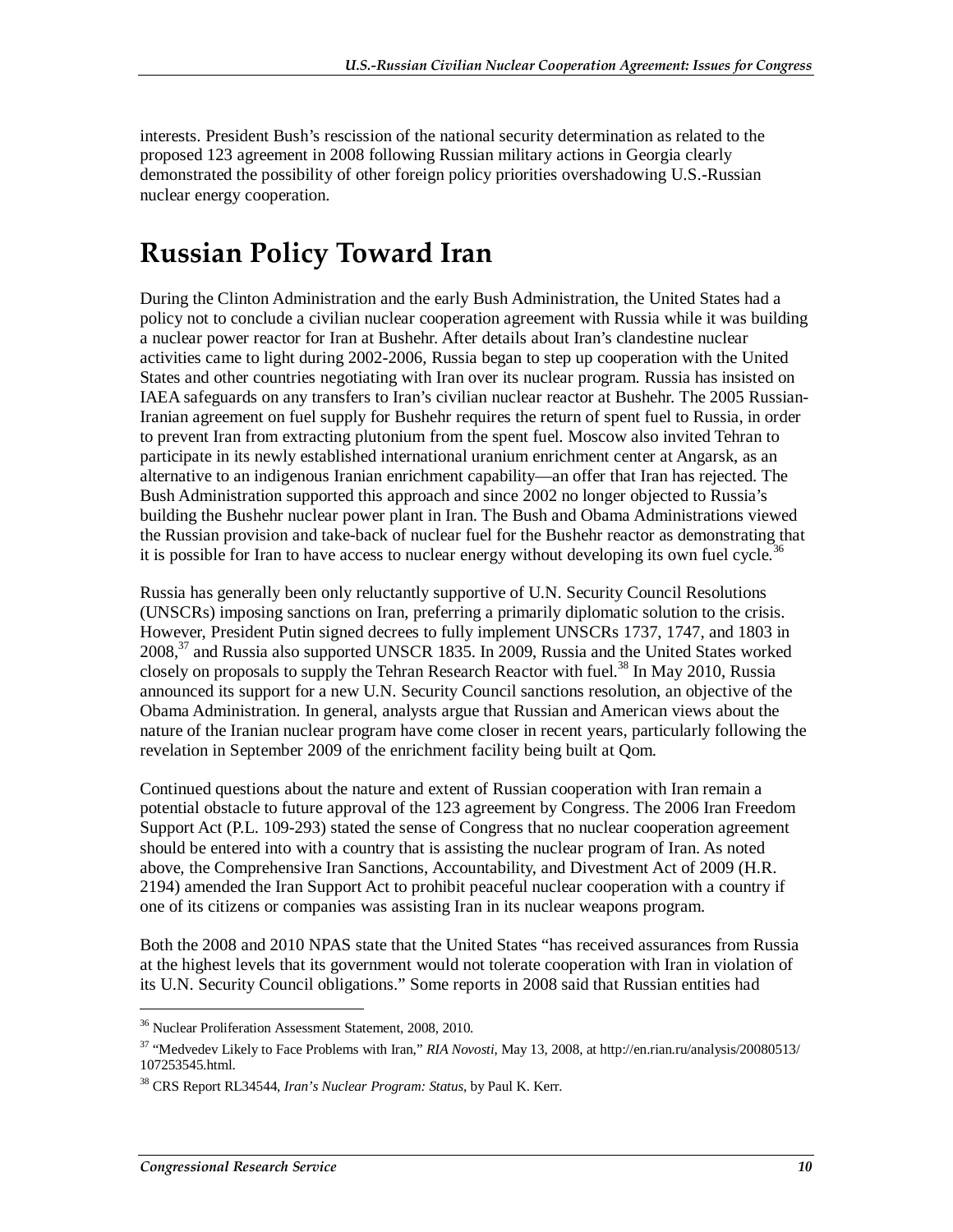transferred sensitive nuclear technology to Iran, but this activity was ended by high-level Russian governmental intervention and assurances were given to the highest levels of the U.S. government.<sup>39</sup> Additional details on the proliferation concerns associated with Russian-Iranian cooperation are likely part of the classified annex.

The 2009 Director of National Intelligence report to Congress on WMD Acquisition says that "entities in Russia and China continue to sell technologies and components in the Middle East and South Asia that are dual use and could support WMD and missile programs…. Russian entities have provided assistance to missile and civil nuclear programs in Iran and India." The report also says that Russian entities have been a source of dual-use biotechnology equipment and expertise, including for Iran. $40$ 

Another issue of congressional interest is the planned Russian sale of five S-300 air defense systems to Iran. Russia has so far stalled on completing this transaction. It is expected to be deployed near Iranian nuclear facilities. The May 2010 draft of the U.N. Security Council sanctions resolution on Iran would not prohibit this transfer. Air defense systems are not prohibited under international export control regimes, nor would the transfer automatically fall under any current U.S. sanctions.

On May 21, 2010, the State Department announced it was removing sanctions on four sanctioned entities in Russia.<sup>41</sup> Since 1998, at least 19 different Russian entities have been placed under proliferation-related sanctions on over 20 different occasions. However, with the removals on May 21, there appear to be no current proliferation-related sanctions against Russian entities.<sup>42</sup> Some observers have asserted that removal of sanctions was done in exchange for Russian support for a draft U.N. Security Council resolution that strengthens sanctions against Iran. The State Department spokesman has said that, regardless, there was no evidence that the companies removed from the sanctions list were currently transferring arms or technology.<sup>43</sup> In March 2010, the Administration lifted sanctions on two other Russian entities, Glavkosmos and the Baltic State Technical University, both sanctioned in 1998 for helping Iran's missile and weapons programs.

Additionally, the Department of Commerce lists entities subject to license requirements for proliferation-related end-use or end-user controls under Part 744 Supplement of the Export Administration Regulations (EAR). As of February 19, 2010, there were eight Russian entities on this list.<sup>44</sup> Three of these entities' license applications are reviewed on a case-by-case basis, while

**.** 

<sup>&</sup>lt;sup>39</sup> "Prospects for a U.S.-Russian Agreement for Peaceful Nuclear Cooperation in Congress: Robert Einhorn and Jon Wolfsthal," Remarks at the Carnegie Moscow Center, April 15, 2008, http://www.carnegie.ru/en/news/78128.htm.

<sup>&</sup>lt;sup>40</sup> Unclassified Report to Congress on the Acquisition of Technology Relating to Weapons of Mass Destruction and Advanced Conventional Munitions Covering 1 January to 31 December 2009. http://www.dni.gov/reports/ 2009\_721\_Report.pdf.

<sup>&</sup>lt;sup>41</sup> Sanctions were lifted on Rosoboronexport, Dmitry Mendeleev University of Chemical Technology, the Moscow Aviation Institute and the Tula Instrument Design Bureau. Federal Register, Vol. 75, No. 98, May 21, 2010.

 $^{42}$  This include sanctions under Executive Order 12938, the Iran, North Korea, Syria Nonproliferation Act, the Iran Nonproliferation Act of 2000, missile sanctions laws, etc. Available at "Nonproliferation Sanctions," State Department website, http://www.state.gov/t/isn/c15231.htm There are some Russian entities still under State Department sanctions for "Transfer of Lethal Military Equipment."

<sup>&</sup>lt;sup>43</sup> Peter Baker and David Sanger, "Gains for Moscow in Iran deal: U.S. lifts sanctions, allows loophole to win support for resolution," *New York Times*, May 22, 2010.

<sup>44</sup> http://www.access.gpo.gov/bis/ear/pdf/744spir.pdf.